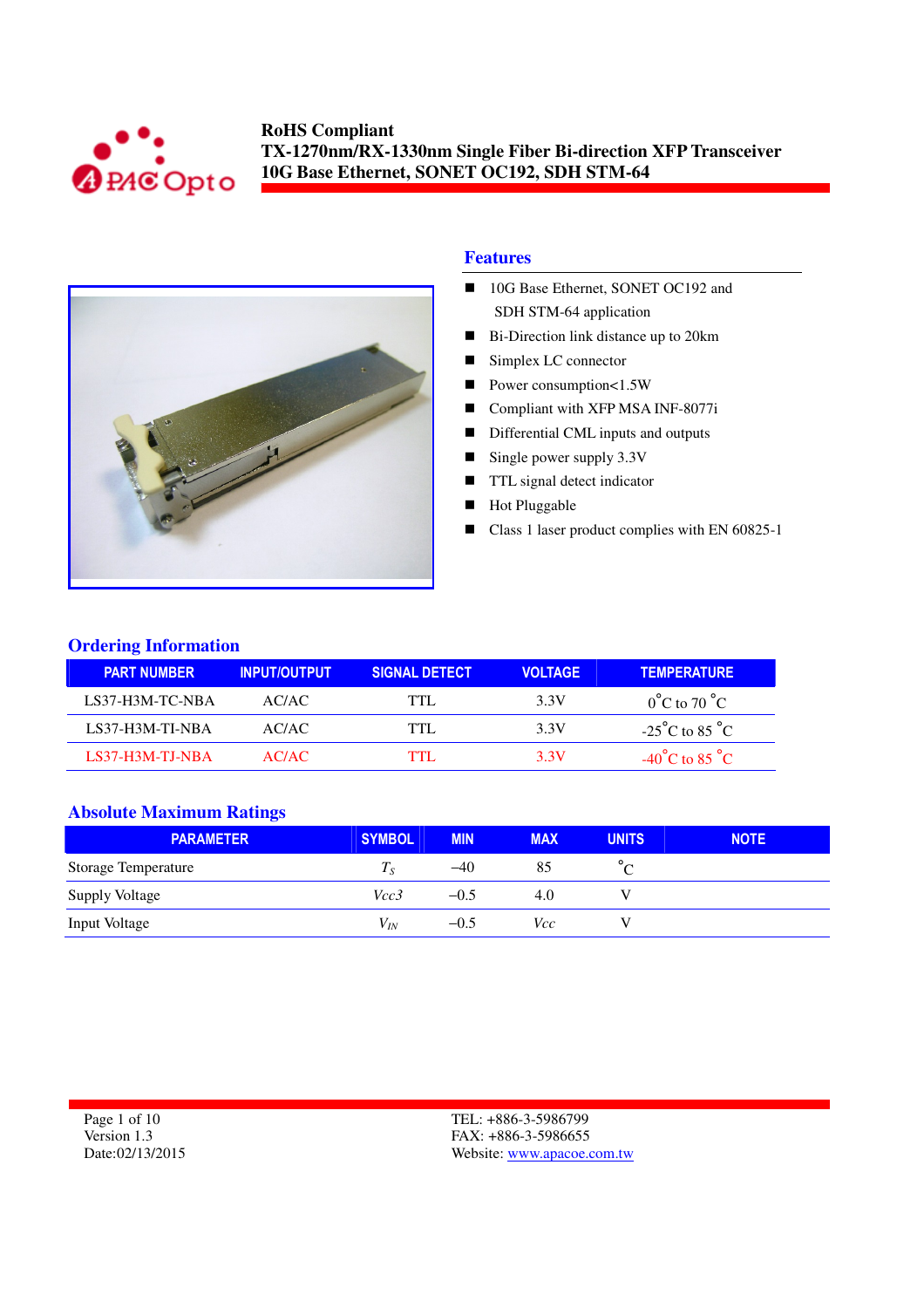

# **Recommended Operating Conditions**

| <b>PARAMETER</b>           | <b>SYMBOL</b> | <b>MIN</b>     | <b>MAX</b> | <b>UNITS</b> | <b>NOTE</b>                                                                                  |
|----------------------------|---------------|----------------|------------|--------------|----------------------------------------------------------------------------------------------|
| Case operating Temperature | $T_C$         | $\overline{0}$ | 70         | $^{\circ}$ C | Tc=-25~85 $\degree$ C for<br>LS37-H3M-TI-NBA<br>Tc=-40~85 $\degree$ C for<br>LS37-H3M-TJ-NBA |
| <b>Supply Voltage</b>      | Vcc3          | 3.1            | 3.5        | V            |                                                                                              |
| <b>Supply Current</b>      | Icc3          | ---            | 600        | mA           |                                                                                              |

#### **Monitoring Specification**

| <b>Data Address</b> | <b>PARAMETER</b>    | <b>RANGE</b>          | <b>ACCURACY</b>   |
|---------------------|---------------------|-----------------------|-------------------|
| 96-97               | Temperature         | -40 to $85^{\circ}$ C | $\pm 3^{\circ}$ C |
| 100-101             | <b>Bias Current</b> | $0$ to $100mA$        | $\pm 10\%$        |
| $102 - 103$         | TX Power            | $-4$ to $+5$ dBm      | $\pm 2dB$         |
| 104-105             | <b>RX</b> Power     | $-16$ to $1.5$ dBm    | $\pm 2dB$         |
| 106-107             | Vcc3 Voltage        | $3.0 - 3.6$ Volts     | $\pm 3\%$         |

# **Transmitter Electro-optical Characteristics**

 $Vec = 3.1$  V to 3.5 V,  $T_C = 0$ °C to 70 °C for LS37-H3M-TC-NBA,  $T_C = -25$ °C to 85 °C for LS37-H3M-TI-NBA,  $T_C = -40$ °C **to 85** °**C for LS37-H3M-TJ-NBA** 

| <b>PARAMETER</b>                       | <b>SYMBOL</b>  | <b>MIN</b> | TYP.         | <b>MAX</b> | <b>UNITS</b> | <b>NOTE</b> |
|----------------------------------------|----------------|------------|--------------|------------|--------------|-------------|
| <b>Operating Data Rate</b>             |                | 9.95       |              | 11.3       | Gbps         |             |
| Input<br>Reference Clock Rate          |                |            | Not Required |            |              |             |
| Output power                           | POUT           | $-2$       |              | $+3$       | dBm          |             |
| Center Wavelength                      | $\lambda_C$    | 1260       |              | 1280       | nm           |             |
| Spectral Width(-20dB)                  | Δλ             |            |              |            | nm           |             |
| Sidemode Supression ratio              | <b>SSR</b> min | 30         |              |            | dB           |             |
| The transmitter and dispersion penalty | Tdp            |            |              | 3.2        | dB           |             |
| <b>Relative Intensity Noise</b>        | <b>RIN</b>     |            |              | $-128$     | dB/Hz        |             |
| Differential Input Voltage             | $V_{DIFF}$     | 0.25       |              | 1.0        | V            |             |

Page 2 of 10 Version 1.3 Date:02/13/2015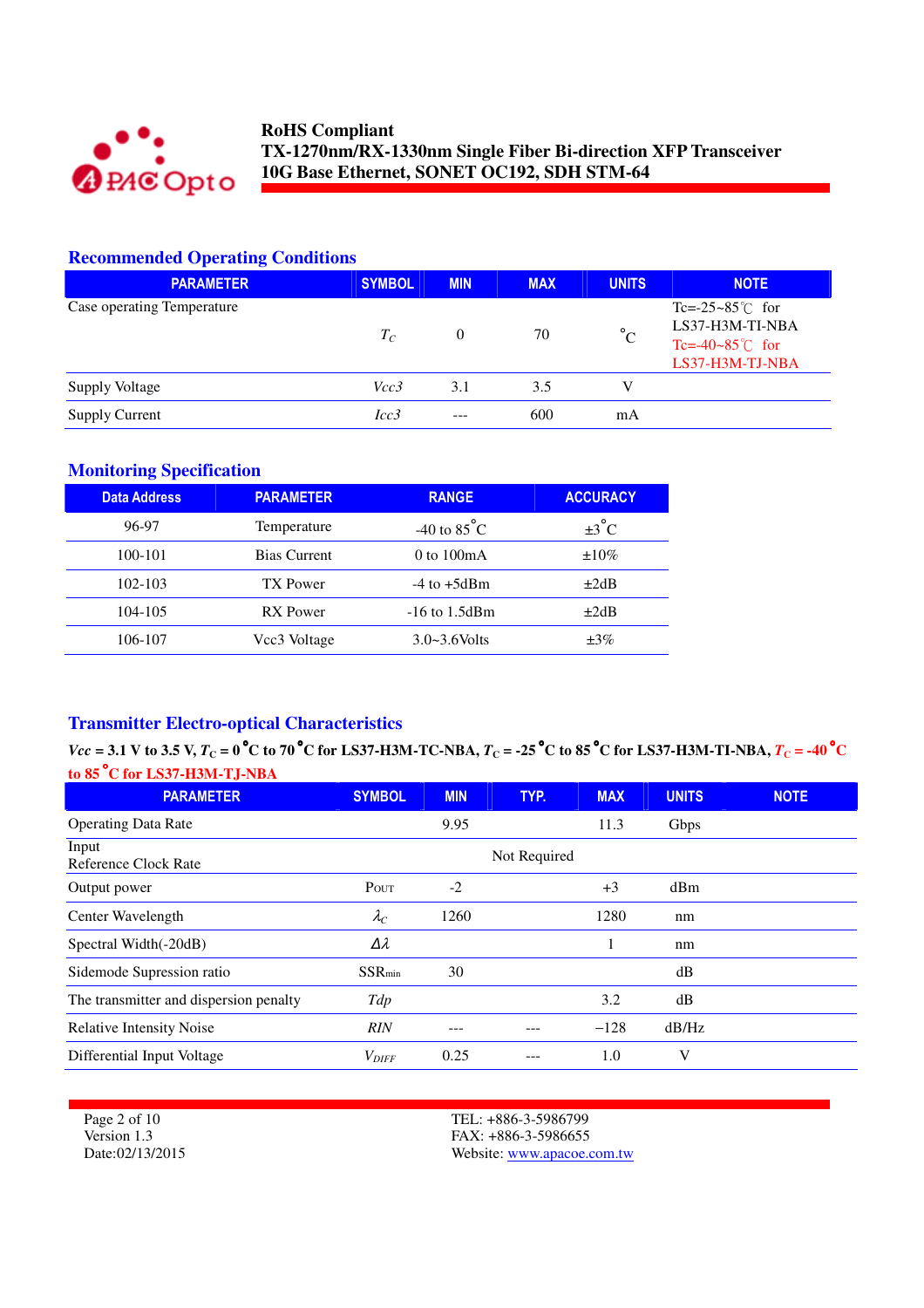

| <b>Transmit Fault Output-Low</b> | $TX$ <sub>_FAULT<sub>L</sub></sub> | 0.0 | 0.5            | V       |
|----------------------------------|------------------------------------|-----|----------------|---------|
| Transmit Fault Output-High       | $TX$ <sub>_FAULT<sub>H</sub></sub> | 2.4 | $V_{CC}$       | V       |
| TX_DISABLE Assert Time           | $t$ <sub><math>0</math></sub> $ff$ |     | 10             | $\mu$ s |
| TX_DISABLE Negate Time           | $t$ on                             |     | $\overline{c}$ | ms      |
| Time to initialize               | $t$ _init                          |     | 300            | ms      |
| Interrupt assert delay           | Interrupt_on                       |     | 200            | ms      |
| Interrupt negate delay           | Interrupt_off                      |     | 500            | $\mu$ s |
| P_Down/RST assert delay          | P_Down/RS                          |     |                |         |
|                                  | $T\_on$                            |     | 100            | $\mu$ s |
| Mod_NR assert delay              | Mod nr on                          |     | 1              | ms      |
| Mod_NR negate delay              | Mod_nr_off                         |     | 1              | ms      |
| P-Down reset time                |                                    | 10  |                | $\mu$ s |
| RX_LOS assert delay              | t_loss_on                          |     | 100            | $\mu$ s |
| RX_LOS negate delay              | t loss off                         |     | 100            | $\mu$ s |

Page 3 of 10 Version 1.3 Date:02/13/2015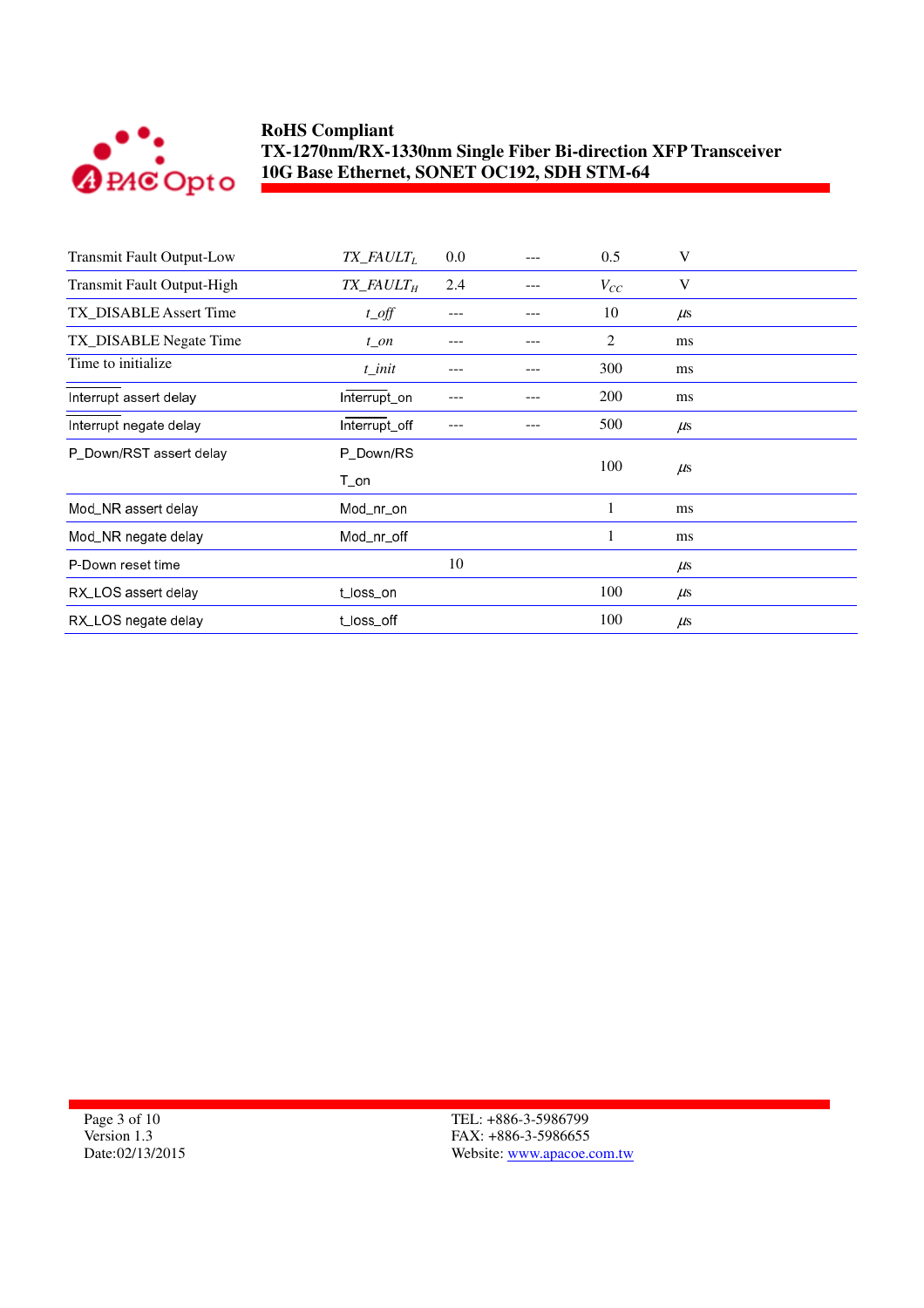

## **Receiver Electro-optical Characteristics**

 $Vec = 3.1$  V to 3.5 V,  $T_C = 0$  °C to 70 °C for LS37-H3M-TC-NBA,  $T_C = -25$  °C to 85 °C for LS37-H3M-TI-NBA,  $T_C = -40$  °C

| to 85 °C for LS37-H3M-TJ-NBA                             |                   |                |      |            |              |                  |
|----------------------------------------------------------|-------------------|----------------|------|------------|--------------|------------------|
| <b>PARAMETER</b>                                         | <b>SYMBOL</b>     | <b>MIN</b>     | TYP. | <b>MAX</b> | <b>UNITS</b> | <b>NOTE</b>      |
| Receiver Overload                                        |                   | 0.5            |      |            | dBm          | $BER < 10^{-12}$ |
| <b>Receiver Sensitivity</b>                              |                   |                |      | $-14$      | dBm          | $BER < 10^{-12}$ |
| <b>Operating Center Wavelength</b>                       | $\lambda_C$       | 1320           |      | 1340       | nm           |                  |
| <b>Optical Return Loss</b>                               | ORL               | 14             |      |            | dB           |                  |
| Loss of Signal-Asserted                                  | $P_{A}$           | $-30$          |      |            | dBm          |                  |
| Loss of Signal-Deasserted                                | $P_D$             | ---            |      | $-18$      | dBm          |                  |
| Differential Output Voltage                              | $V_{\text{DIFF}}$ | 0.5            | 0.65 | 0.8        | V            |                  |
| TTL Input High Voltage                                   |                   | $\overline{c}$ |      | Vcc        | V            |                  |
| TTL Input Low Voltage                                    |                   | $\Omega$       |      | 0.8        | V            |                  |
| TTL Output High Voltage                                  |                   | 2.4            |      | Vcc        | V            |                  |
| TTL Output Low Voltage                                   |                   | $\theta$       | ---  | 0.4        | V            |                  |
| Receiver Loss of Signal Assert Time<br>$($ off to on $)$ | $t_{A, RX\_LOS}$  |                |      | 100        | $\mu$ s      |                  |
| Receiver Loss of Signal Assert Time<br>(on to off)       | $t_{D,RX\_LOS}$   |                |      | 100        | $\mu$ s      |                  |

Page 4 of 10 Version 1.3 Date:02/13/2015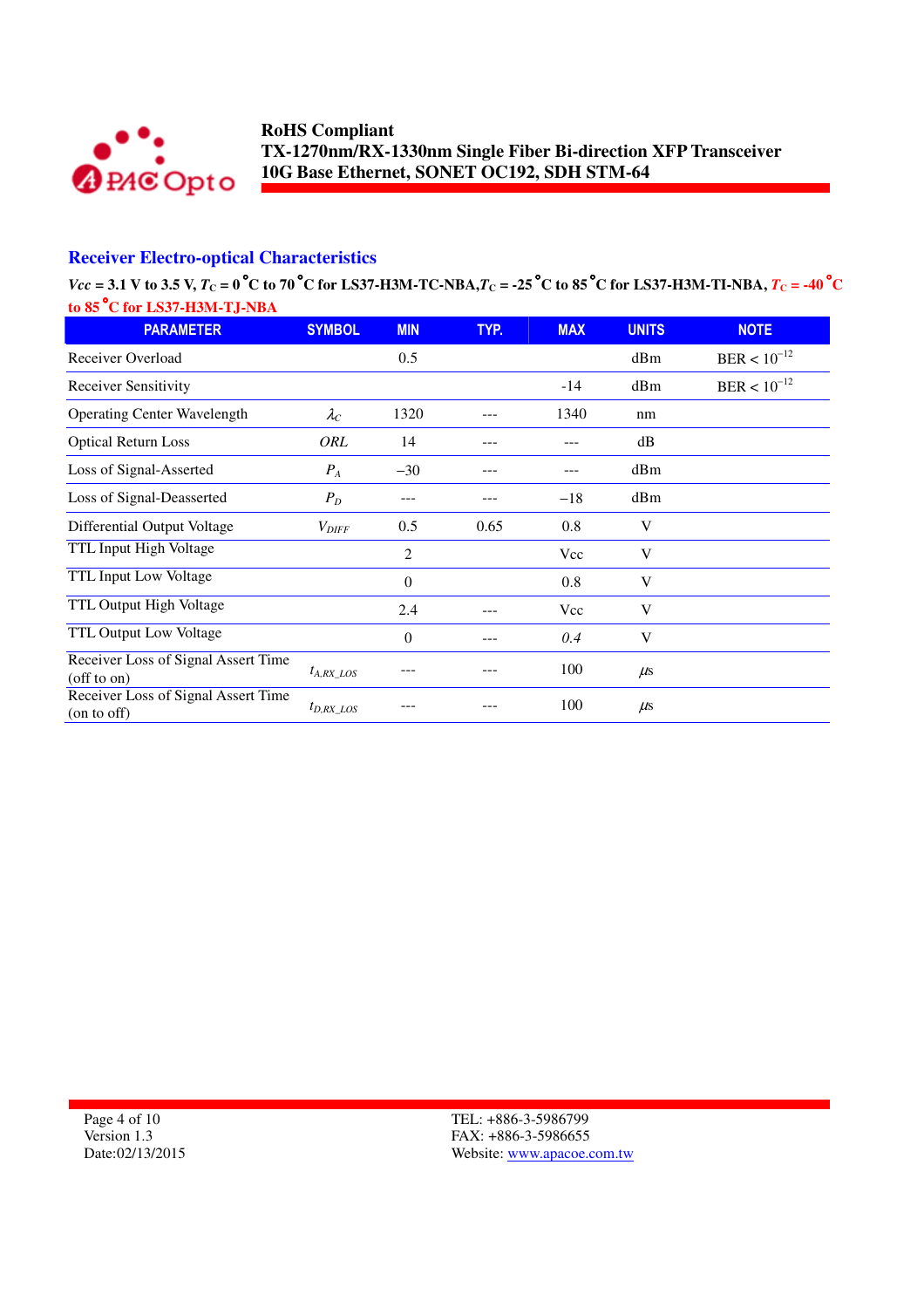

#### **Block Diagram of Transceiver**



#### **MOD\_NR**

The Mod\_NR is an output pin that when High, indicates that the module has detected a condition that renders transmitter and or receiver data invalid, shall consist of logical OR of the following signals:

- Transmit Signal Conditioner Loss of Lock
- Transmitter Laser Fault
- Receiver Signal Conditioner Loss of Lock

#### **MOD\_DESEL**

| Page 5 of 10    |
|-----------------|
| Version 1.3     |
| Date:02/13/2015 |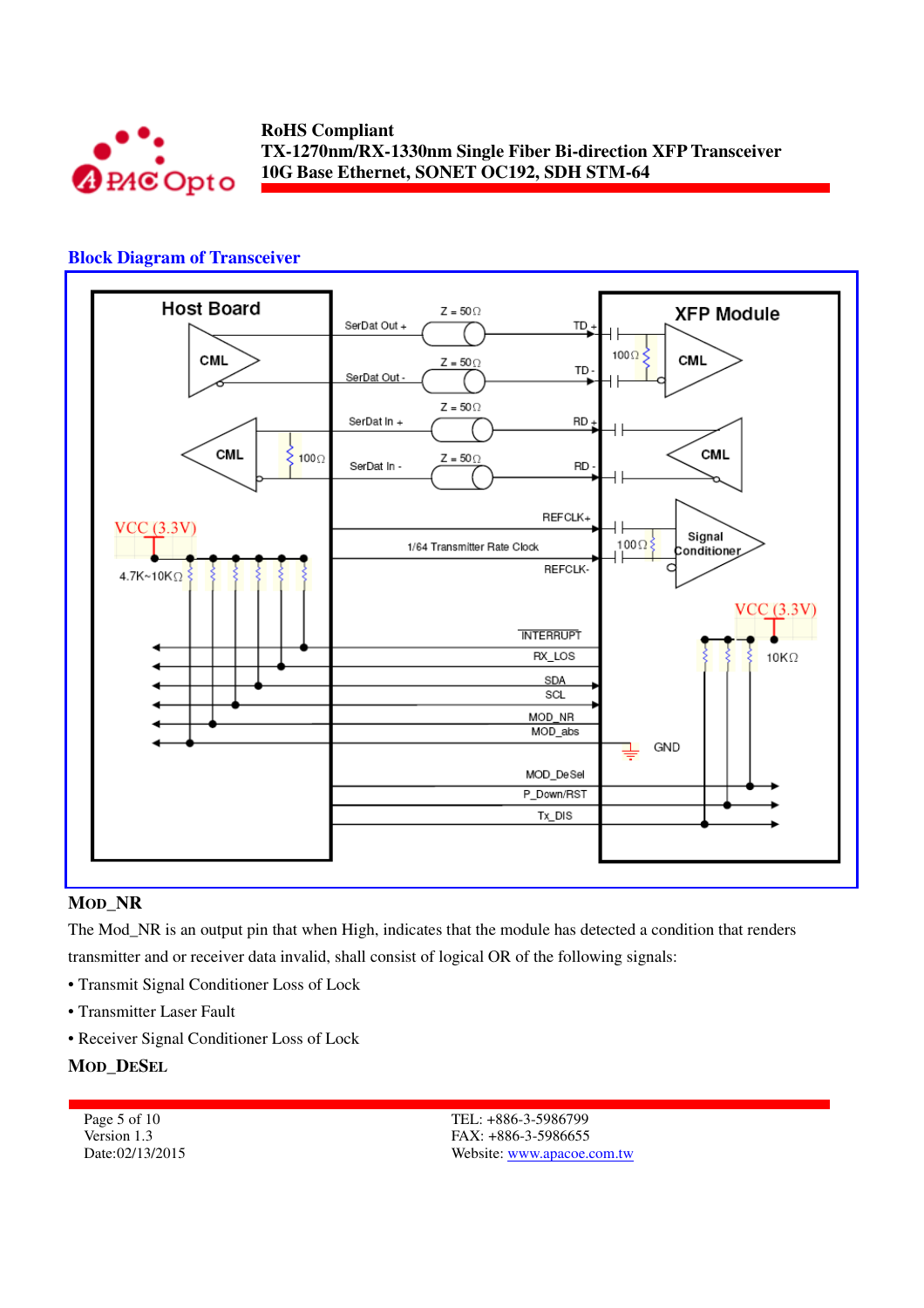

The Mod\_DeSel is an input pin. When held Low by the host, the module responds to 2-wire serial communication commands. The Mod\_DeSel allows the use of multiple XFP modules on a single 2-wire interface bus. When the Mod\_DeSel pin is "High", the module shall not respond to or acknowledge any 2-wire interface communication from the host.

### **INTERRUPT**

Interrupt is an output pin. When "Low", indicates possible module operational fault or a status critical to the host system.

### **TX\_DIS**

TX\_DIS is an input pin. When TX\_DIS is asserted High, the XFP module transmitter output must be turned off.

#### **MOD\_ABS**

Mod ABS is pulled up to Host Vcc on the host board and grounded in the XFP module. Mod ABS is then asserted "High" when the XFP module is physically absent from a host slot.

### **RX\_LOS**

The RX\_LOS when High indicates insufficient optical power for reliable signal reception.

#### **P\_DOWN/RST**

This is a multifunction pin for module Power Down and Reset. The P\_Down/RST pin must be pulled up to VCC3 in the XFP module.

#### **POWER DOWN FUNCTION**

The P\_Down pin, when held High by the host, places the module in the standby (Low Power) mode with a maximum power dissipation of 1.5W. This protects hosts which are not capable of cooling higher power modules which may be accidentally inserted.

Page 6 of 10 Version 1.3 Date:02/13/2015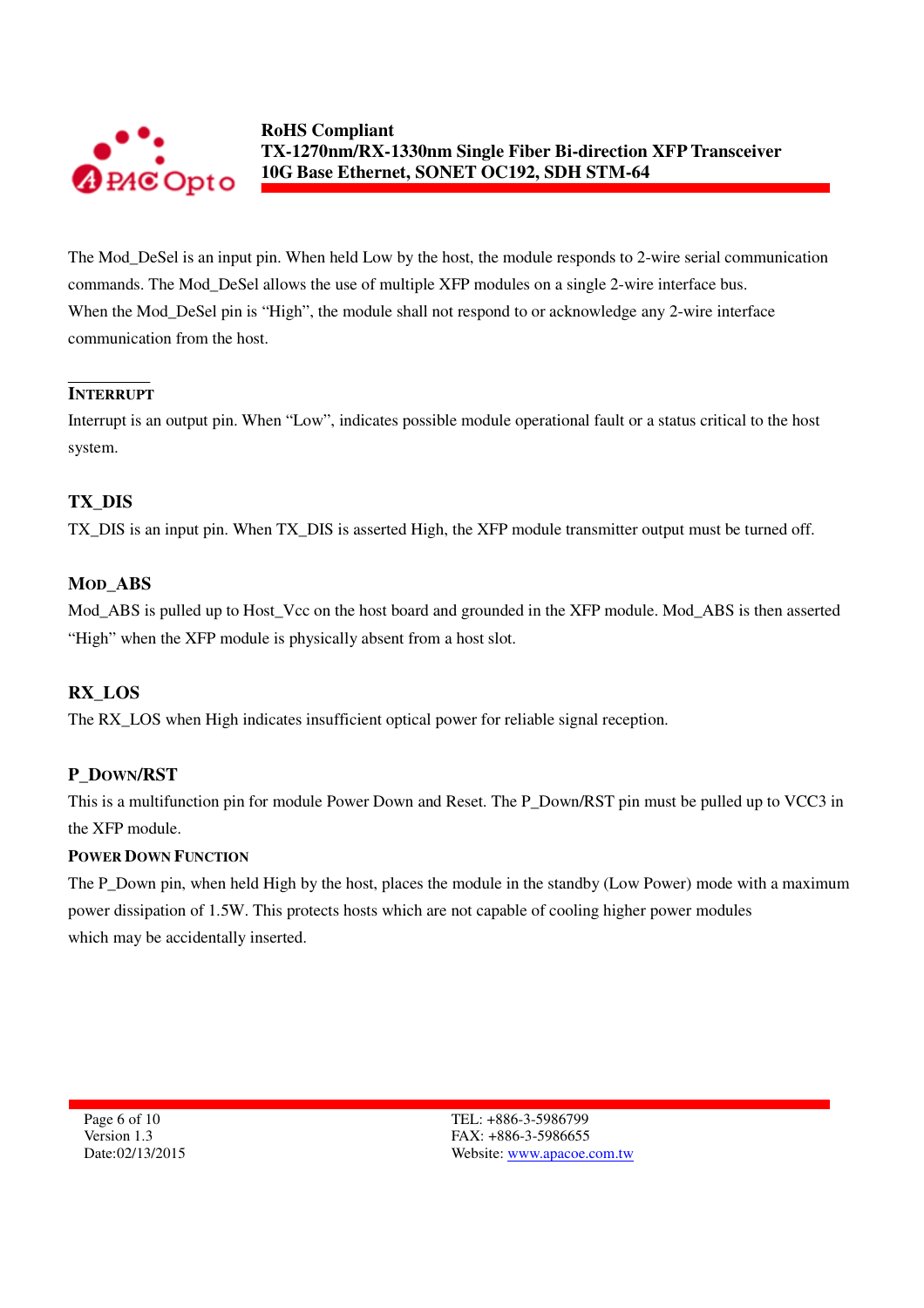

# **Dimensions**



Page 7 of 10 Version 1.3 Date:02/13/2015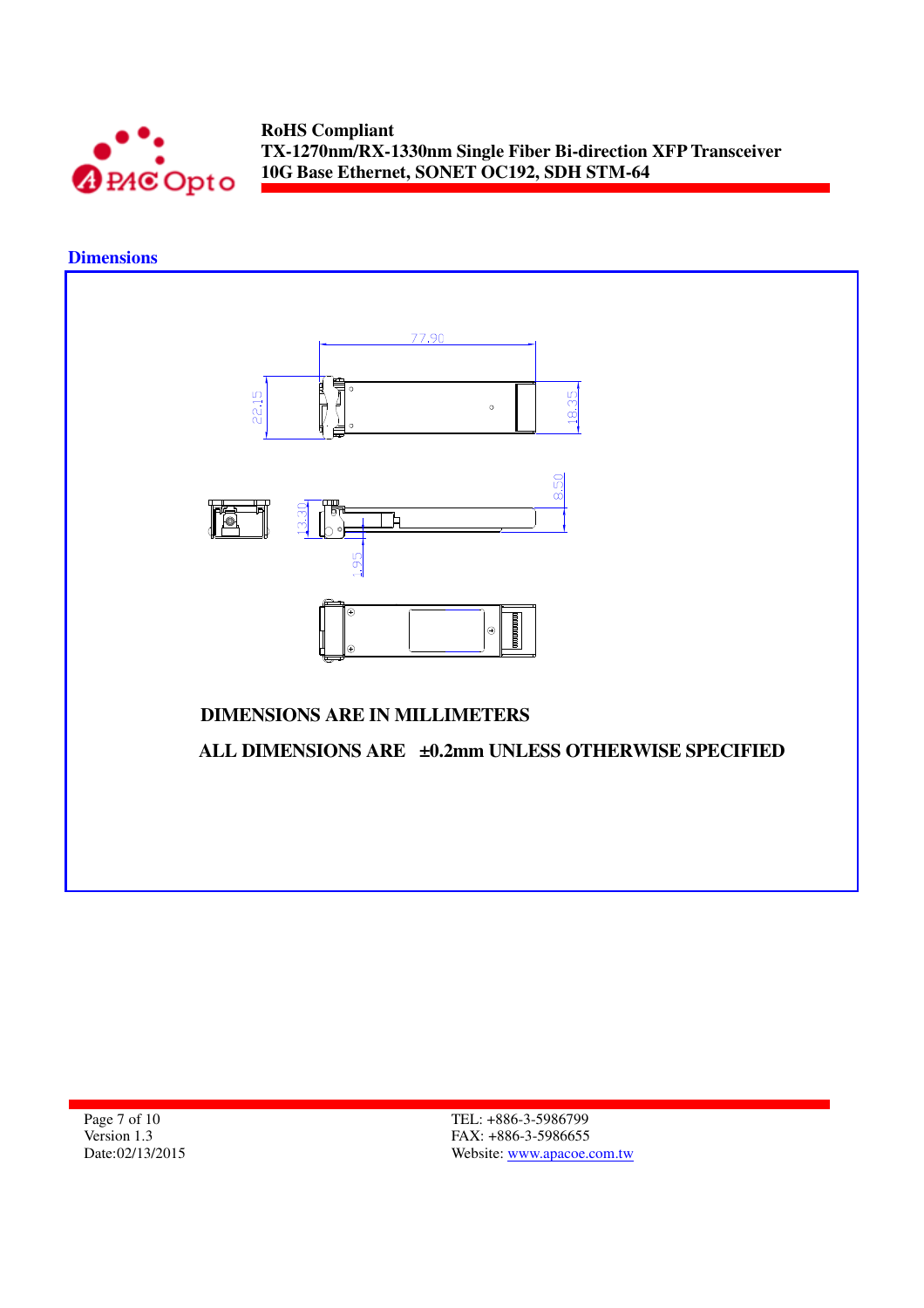

#### **Pin Assignment**



Page 8 of 10 Version 1.3 Date:02/13/2015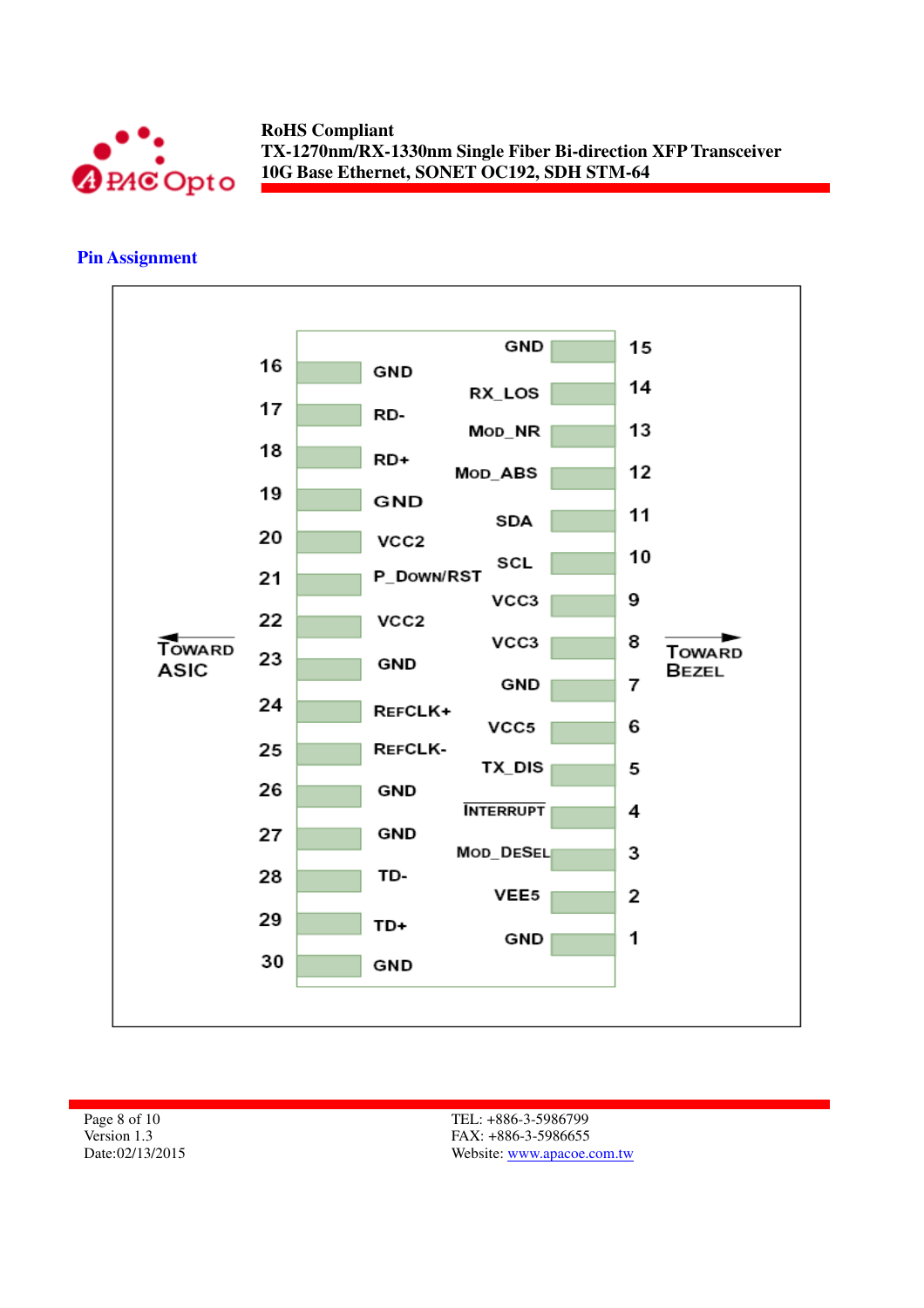

| Pin | Logic                                                                                             | <b>Symbol</b>    | <b>Name/Description</b>                                                                                                                                      | Note           |  |  |  |  |  |
|-----|---------------------------------------------------------------------------------------------------|------------------|--------------------------------------------------------------------------------------------------------------------------------------------------------------|----------------|--|--|--|--|--|
| 1   |                                                                                                   | GND              | Module Ground                                                                                                                                                | 1              |  |  |  |  |  |
| 2   |                                                                                                   | VEE5             | Optional -5.2V Power Supply                                                                                                                                  |                |  |  |  |  |  |
| 3   | LVTTL-I                                                                                           | Mod DeSel        | Module De-select; When held low allows module to respond to 2-wire serial interface                                                                          |                |  |  |  |  |  |
| 4   | LVTTL-O                                                                                           | Interrupt        | Interrupt; Indicates presence of an important condition which can be read over the 2-wire<br>serial interface                                                | 2              |  |  |  |  |  |
| 5   | LVTTL-I                                                                                           | TX DIS           | Transmitter Disable; Turns off transmitter laser output                                                                                                      |                |  |  |  |  |  |
| 6   |                                                                                                   | VCC5             | +5V Power Supply                                                                                                                                             |                |  |  |  |  |  |
| 7   |                                                                                                   | GND              | Module Ground                                                                                                                                                | 1              |  |  |  |  |  |
| 8   |                                                                                                   | VCC3             | +3.3V Power Supply                                                                                                                                           |                |  |  |  |  |  |
| 9   |                                                                                                   | VCC3             | +3.3V Power Supply                                                                                                                                           |                |  |  |  |  |  |
| 10  | LVTTL-I/O                                                                                         | SCL              | 2-Wire Serial Interface Clock                                                                                                                                | 2              |  |  |  |  |  |
| 11  | LVTTL-I/O                                                                                         | SDA              | 2-Wire Serial Interface Data Line                                                                                                                            | $\overline{2}$ |  |  |  |  |  |
| 12  | LVTTL-O                                                                                           | Mod_Abs          | Indicates Module is not present. Grounded in the Module                                                                                                      | 2              |  |  |  |  |  |
| 13  | LVTTL-O                                                                                           | Mod NR           | Module Not Ready; Indicating Module Operational Fault                                                                                                        | 2              |  |  |  |  |  |
| 14  | LVTTL-O                                                                                           | RX LOS           | Receiver Loss Of Signal Indicator                                                                                                                            | 2              |  |  |  |  |  |
| 15  |                                                                                                   | GND              | Module Ground                                                                                                                                                | 1              |  |  |  |  |  |
| 16  |                                                                                                   | GND              | Module Ground                                                                                                                                                | 1              |  |  |  |  |  |
| 17  | CML-O                                                                                             | RD-              | Receiver Inverted Data Output                                                                                                                                |                |  |  |  |  |  |
| 18  | CML-O                                                                                             | $RD+$            | Receiver Non-Inverted Data Output                                                                                                                            |                |  |  |  |  |  |
| 19  |                                                                                                   | GND              | Module Ground                                                                                                                                                | 1              |  |  |  |  |  |
| 20  |                                                                                                   | VCC <sub>2</sub> | +1.8V Power Supply                                                                                                                                           | 3              |  |  |  |  |  |
| 21  | LVTTL-I                                                                                           | P Down/RST       | Power down; When high, requires the module to limit power consumption to 1.5W or<br>below. 2-Wire serial interface must be functional in the low power mode. |                |  |  |  |  |  |
|     |                                                                                                   |                  | Reset; The falling edge initiates a complete reset of the module including the 2-wire<br>serial interface, equivalent to a power cycle.                      |                |  |  |  |  |  |
| 22  |                                                                                                   | VCC <sub>2</sub> | +1.8V Power Supply                                                                                                                                           | 3              |  |  |  |  |  |
| 23  |                                                                                                   | GND              | Module Ground                                                                                                                                                | 1              |  |  |  |  |  |
| 24  | PECL-I                                                                                            | RefCLK+          | Reference Clock Non-Inverted Input, AC coupled on the host board                                                                                             |                |  |  |  |  |  |
| 25  | PECL-I                                                                                            | RefCLK-          | Reference Clock Inverted Input, AC coupled on the host board                                                                                                 |                |  |  |  |  |  |
| 26  |                                                                                                   | <b>GND</b>       | Module Ground                                                                                                                                                | $\mathbf{1}$   |  |  |  |  |  |
| 27  |                                                                                                   | GND              | Module Ground                                                                                                                                                | 1              |  |  |  |  |  |
| 28  | CML-I                                                                                             | TD-              | Transmitter Inverted Data Input                                                                                                                              |                |  |  |  |  |  |
| 29  | CML-I                                                                                             | TD+              | Transmitter Non-Inverted Data Input                                                                                                                          |                |  |  |  |  |  |
| 30  |                                                                                                   | GND              | Module Ground                                                                                                                                                | 1              |  |  |  |  |  |
|     | 1. Module ground pins Gnd are isolated from the module case and chassis ground within the module. |                  |                                                                                                                                                              |                |  |  |  |  |  |

2. Shall be pulled up with 4.7K-10Kohms to a voltage between 3.15V and 3.45V on the host board.

3. The 1.8 V power supply can be optionally programmed to voltages lower than 1.8 V in modules supporting the variable power supply.

Page 9 of 10 Version 1.3 Date:02/13/2015